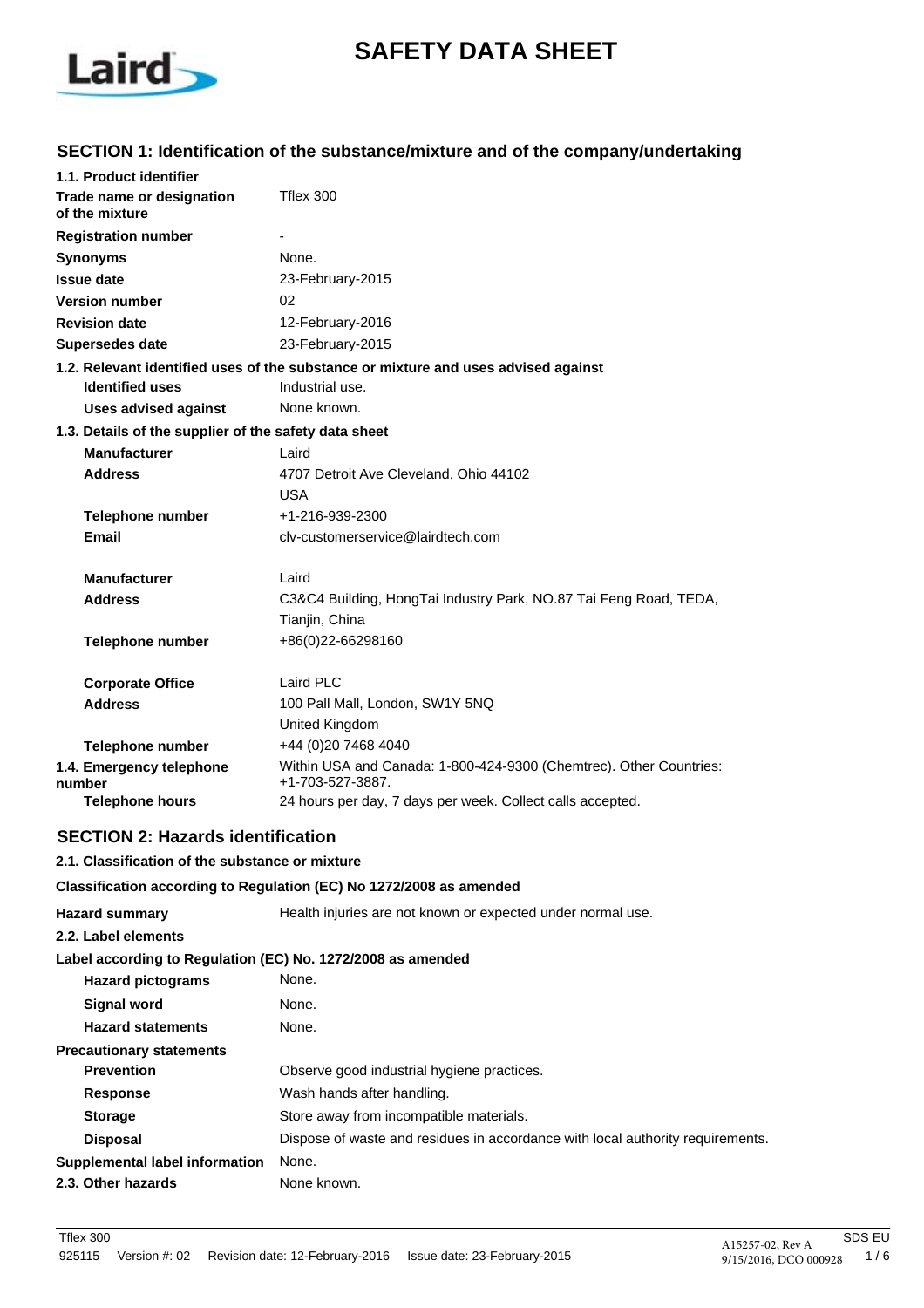# **SECTION 3: Composition/information on ingredients**

### **3.2. Mixtures**

The components are not hazardous or are below required disclosure limits.

### **SECTION 4: First aid measures**

**General information** First aid personnel must be aware of own risk during rescue.

| General Information                                                                   | First ald personnel must be aware of own risk during rescue. |
|---------------------------------------------------------------------------------------|--------------------------------------------------------------|
| 4.1. Description of first aid measures                                                |                                                              |
| <b>Inhalation</b>                                                                     | Not relevant, due to the form of the product.                |
| <b>Skin contact</b>                                                                   | Not relevant, due to the form of the product.                |
| Eye contact                                                                           | Not relevant, due to the form of the product.                |
| <b>Ingestion</b>                                                                      | Not relevant, due to the form of the product.                |
| 4.2. Most important symptoms<br>and effects, both acute and<br>delayed                | Not relevant, due to the form of the product.                |
| 4.3. Indication of any<br>immediate medical attention<br>and special treatment needed | Treat symptomatically.                                       |
| <b>SECTION 5: Firefighting measures</b>                                               |                                                              |
| <b>General fire hazards</b>                                                           | Will burn if involved in a fire.                             |

| 5.1. Extinguishing media<br>Suitable extinguishing<br>media                             | Use fire-extinguishing media appropriate for surrounding materials.                                                                                                                                                       |  |
|-----------------------------------------------------------------------------------------|---------------------------------------------------------------------------------------------------------------------------------------------------------------------------------------------------------------------------|--|
| Unsuitable extinguishing<br>media                                                       | None.                                                                                                                                                                                                                     |  |
| 5.2. Special hazards arising<br>from the substance or mixture                           | During fire, gases hazardous to health may be formed.                                                                                                                                                                     |  |
| 5.3. Advice for firefighters<br><b>Special protective</b><br>equipment for firefighters | Selection of respiratory protection for firefighting: follow the general fire precautions indicated in<br>the workplace. Self-contained breathing apparatus and full protective clothing must be worn in<br>case of fire. |  |
| Special fire fighting<br>procedures                                                     | Use standard firefighting procedures and consider the hazards of other involved materials.                                                                                                                                |  |
| <b>Specific methods</b>                                                                 | Use standard firefighting procedures and consider the hazards of other involved materials.                                                                                                                                |  |

# **SECTION 6: Accidental release measures**

|                                                              | 6.1. Personal precautions, protective equipment and emergency procedures               |  |
|--------------------------------------------------------------|----------------------------------------------------------------------------------------|--|
| For non-emergency<br>personnel                               | Keep unnecessary personnel away.                                                       |  |
| For emergency responders                                     | Keep unnecessary personnel away. For personal protection, see Section 8 of the SDS.    |  |
| 6.2. Environmental precautions                               | Avoid discharge into drains, water courses or onto the ground.                         |  |
| 6.3. Methods and material for<br>containment and cleaning up | Sweep up or gather material and place in appropriate container for disposal.           |  |
| 6.4. Reference to other<br>sections                          | For personal protection, see section 8. For waste disposal, see section 13 of the SDS. |  |

# **SECTION 7: Handling and storage**

| 7.1. Precautions for safe<br>handling                                   | No special precautions are necessary beyond normal good hygiene practices. See Section 8 for<br>additional personal protection advice when handling this product. Observe good industrial hygiene<br>practices. |
|-------------------------------------------------------------------------|-----------------------------------------------------------------------------------------------------------------------------------------------------------------------------------------------------------------|
| 7.2. Conditions for safe<br>storage, including any<br>incompatibilities | Store in closed original container in a dry place.                                                                                                                                                              |
| 7.3. Specific end use(s)                                                | Industrial use.                                                                                                                                                                                                 |

# **SECTION 8: Exposure controls/personal protection**

| 8.1. Control parameters                     |                                                            |
|---------------------------------------------|------------------------------------------------------------|
| <b>Occupational exposure limits</b>         | No exposure limits noted for ingredient(s).                |
| <b>Biological limit values</b>              | No biological exposure limits noted for the ingredient(s). |
| <b>Recommended monitoring</b><br>procedures | Follow standard monitoring procedures.                     |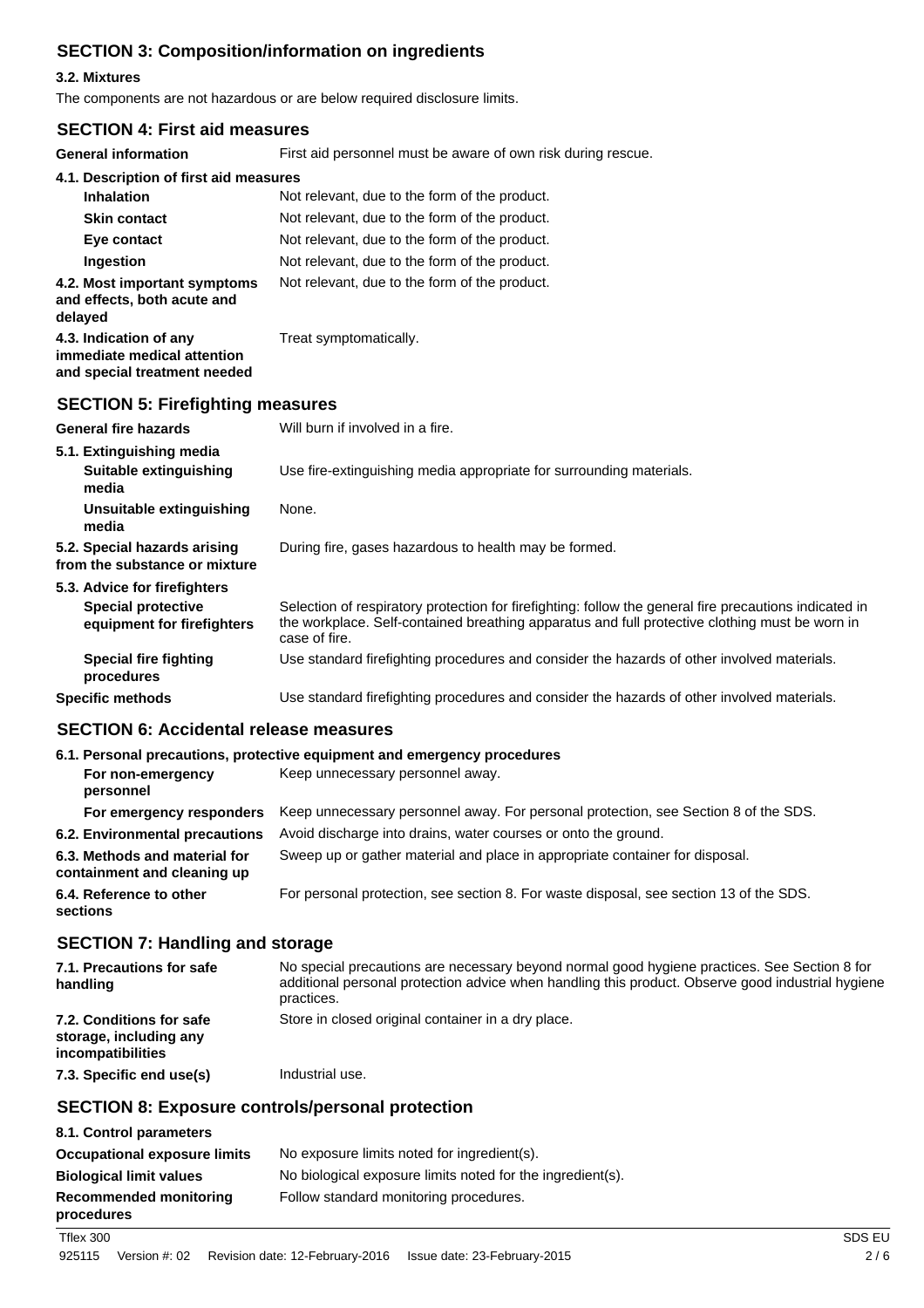| Derived no-effect level (DNEL)                       | Not available.                                                                                                                                                                                                 |
|------------------------------------------------------|----------------------------------------------------------------------------------------------------------------------------------------------------------------------------------------------------------------|
| <b>Predicted no effect</b><br>concentrations (PNECs) | Not available.                                                                                                                                                                                                 |
| 8.2. Exposure controls                               |                                                                                                                                                                                                                |
| Appropriate engineering<br>controls                  | Used as intended, this product is not expected to generate potentially hazardous quantities of dust<br>or fumes.<br>In an industrial work environment no special precautions or control measures are required. |
|                                                      | Individual protection measures, such as personal protective equipment                                                                                                                                          |
| <b>General information</b>                           | No special protective equipment required.                                                                                                                                                                      |
| Eye/face protection                                  | Not normally needed.                                                                                                                                                                                           |
| <b>Skin protection</b>                               |                                                                                                                                                                                                                |
| - Hand protection                                    | Not normally needed.                                                                                                                                                                                           |
| - Other                                              | No skin protection is ordinarily required under normal conditions of use. In accordance with good<br>industrial hygiene practices, precautions should be taken to avoid skin contact.                          |
| <b>Respiratory protection</b>                        | Not normally needed.                                                                                                                                                                                           |
| <b>Thermal hazards</b>                               | Wear appropriate thermal protective clothing, when necessary.                                                                                                                                                  |
| <b>Hygiene measures</b>                              | Wash hands after contact.                                                                                                                                                                                      |
| <b>Environmental exposure</b><br>controls            | Environmental manager must be informed of all major releases.                                                                                                                                                  |

# **SECTION 9: Physical and chemical properties**

# **9.1. Information on basic physical and chemical properties**

| <b>Appearance</b>                                 |                                           |
|---------------------------------------------------|-------------------------------------------|
| <b>Physical state</b>                             | Solid.                                    |
| Form                                              | Sheet.                                    |
| Colour                                            | Light green.                              |
| Odour                                             | Odourless.                                |
| <b>Odour threshold</b>                            | Unknown.                                  |
| рH                                                | Not applicable.                           |
| <b>Melting point/freezing point</b>               | Not available.                            |
| Initial boiling point and boiling<br>range        | Not applicable.                           |
| <b>Flash point</b>                                | Not applicable.                           |
| <b>Evaporation rate</b>                           | Negligible.                               |
| Flammability (solid, gas)                         | Non flammable.                            |
| Upper/lower flammability or explosive limits      |                                           |
| <b>Flammability limit - lower</b><br>$(\% )$      | Not applicable.                           |
| <b>Flammability limit - upper</b><br>(%)          | Not applicable.                           |
| Vapour pressure                                   | Negligible.                               |
| <b>Vapour density</b>                             | Negligible.                               |
| <b>Relative density</b>                           | 1,75                                      |
| Solubility(ies)                                   | Negligible.                               |
| <b>Partition coefficient</b><br>(n-octanol/water) | Not available.                            |
| <b>Auto-ignition temperature</b>                  | Not applicable.                           |
| <b>Decomposition temperature</b>                  | Not available.                            |
| <b>Viscosity</b>                                  | Not applicable.                           |
| <b>Explosive properties</b>                       | Not explosive.                            |
| <b>Oxidising properties</b>                       | Not oxidising.                            |
| 9.2. Other information                            |                                           |
| <b>Bulk density</b>                               | 1,75 g/cm <sup>3</sup> at 25 $^{\circ}$ C |
| VOC (Weight %)                                    | $< 1 \%$                                  |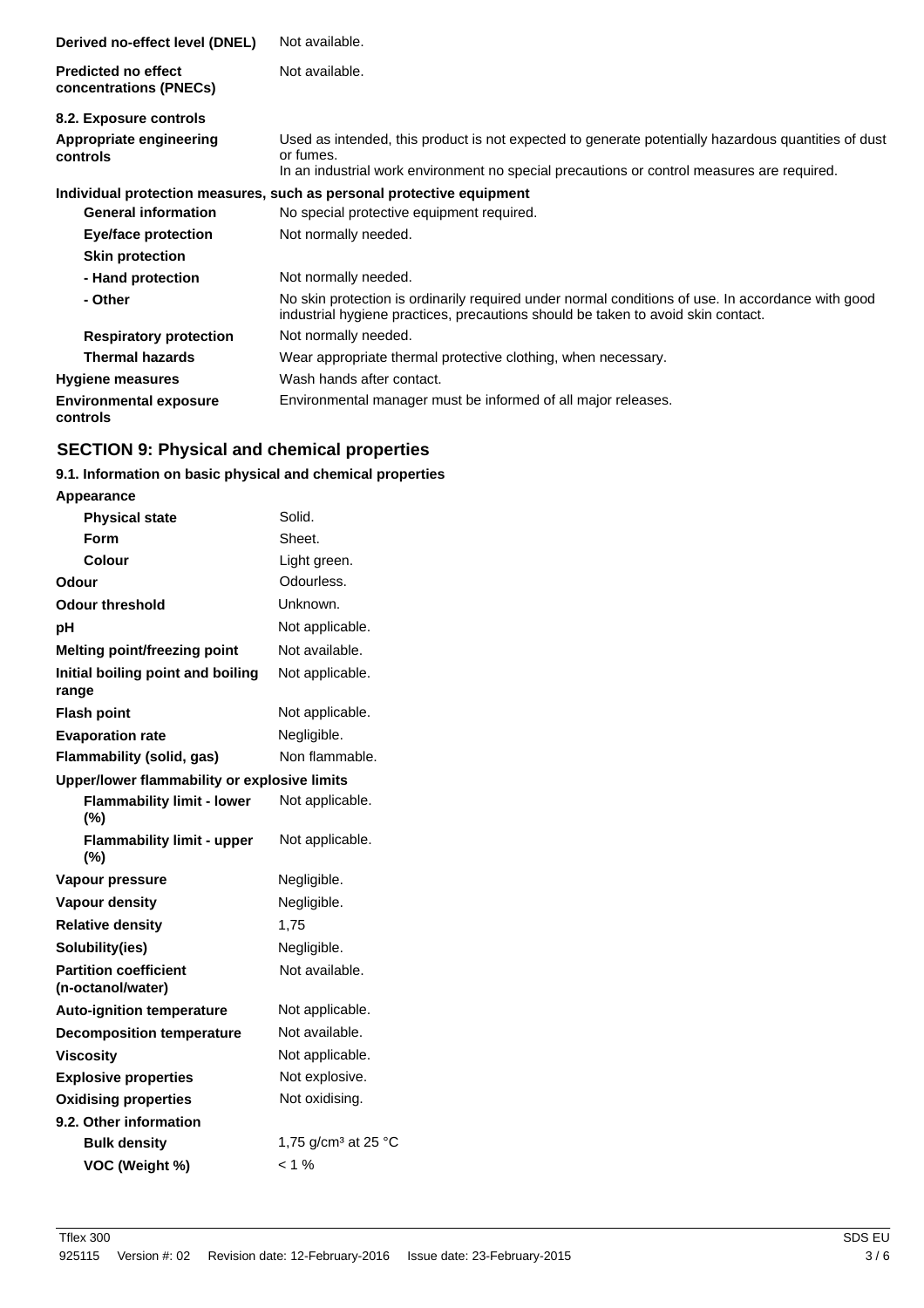# **SECTION 10: Stability and reactivity**

| 10.1. Reactivity                            | The product is stable and non-reactive under normal conditions of use, storage and transport.       |
|---------------------------------------------|-----------------------------------------------------------------------------------------------------|
| 10.2. Chemical stability                    | Material is stable under normal conditions.                                                         |
| 10.3. Possibility of hazardous<br>reactions | No dangerous reaction known under conditions of normal use.                                         |
| 10.4. Conditions to avoid                   | Avoid temperatures exceeding the decomposition temperature. Contact with incompatible<br>materials. |
| 10.5. Incompatible materials                | Strong oxidising agents.                                                                            |
| 10.6. Hazardous<br>decomposition products   | Carbon oxides. Metal oxides.                                                                        |

### **SECTION 11: Toxicological information**

**General information** Under normal conditions of intended use, this material does not pose a risk to health.

# **Information on likely routes of exposure**

| 11.1. Information on toxicological effects                       |                                                                           |  |
|------------------------------------------------------------------|---------------------------------------------------------------------------|--|
| Not relevant, due to the form of the product.<br><b>Symptoms</b> |                                                                           |  |
| Ingestion                                                        | No harmful effects expected in amounts likely to be ingested by accident. |  |
| Eye contact                                                      | No adverse effects due to eye contact are expected.                       |  |
| <b>Skin contact</b>                                              | No adverse effects due to skin contact.                                   |  |
| <b>Inhalation</b>                                                | Not likely, due to the form of the product.                               |  |

| <b>Acute toxicity</b>                                 | No adverse effects are expected.              |
|-------------------------------------------------------|-----------------------------------------------|
| <b>Skin corrosion/irritation</b>                      | Not classified.                               |
| Serious eye damage/eye<br>irritation                  | Not classified.                               |
| <b>Respiratory sensitisation</b>                      | Not classified.                               |
| <b>Skin sensitisation</b>                             | Not classified.                               |
| Germ cell mutagenicity                                | Not classified.                               |
| Carcinogenicity                                       | Not classified. This product is an article.   |
| <b>Reproductive toxicity</b>                          | Not classified.                               |
| Specific target organ toxicity -<br>single exposure   | Not classified.                               |
| Specific target organ toxicity -<br>repeated exposure | Not classified.                               |
| <b>Aspiration hazard</b>                              | Not relevant, due to the form of the product. |
| Mixture versus substance<br>information               | No data available.                            |
| <b>Other information</b>                              | None known.                                   |

# **SECTION 12: Ecological information**

| 12.1. Toxicity                                            | The product is not classified as environmentally hazardous. However, this does not exclude the<br>possibility that large or frequent spills can have a harmful or damaging effect on the environment. |
|-----------------------------------------------------------|-------------------------------------------------------------------------------------------------------------------------------------------------------------------------------------------------------|
| 12.2. Persistence and<br>degradability                    | No data available.                                                                                                                                                                                    |
| 12.3. Bioaccumulative potential                           | No data available.                                                                                                                                                                                    |
| <b>Partition coefficient</b><br>n-octanol/water (log Kow) | Not available.                                                                                                                                                                                        |
| <b>Bioconcentration factor (BCF)</b>                      | Not available.                                                                                                                                                                                        |
| 12.4. Mobility in soil                                    | The product is insoluble in water and will sediment in water systems.                                                                                                                                 |
| 12.5. Results of PBT<br>and vPvB<br>assessment            | Not a PBT or vPvB substance or mixture.                                                                                                                                                               |
| 12.6. Other adverse effects                               | An environmental hazard cannot be excluded in the event of unprofessional handling or disposal.                                                                                                       |

# **SECTION 13: Disposal considerations**

### **13.1. Waste treatment methods**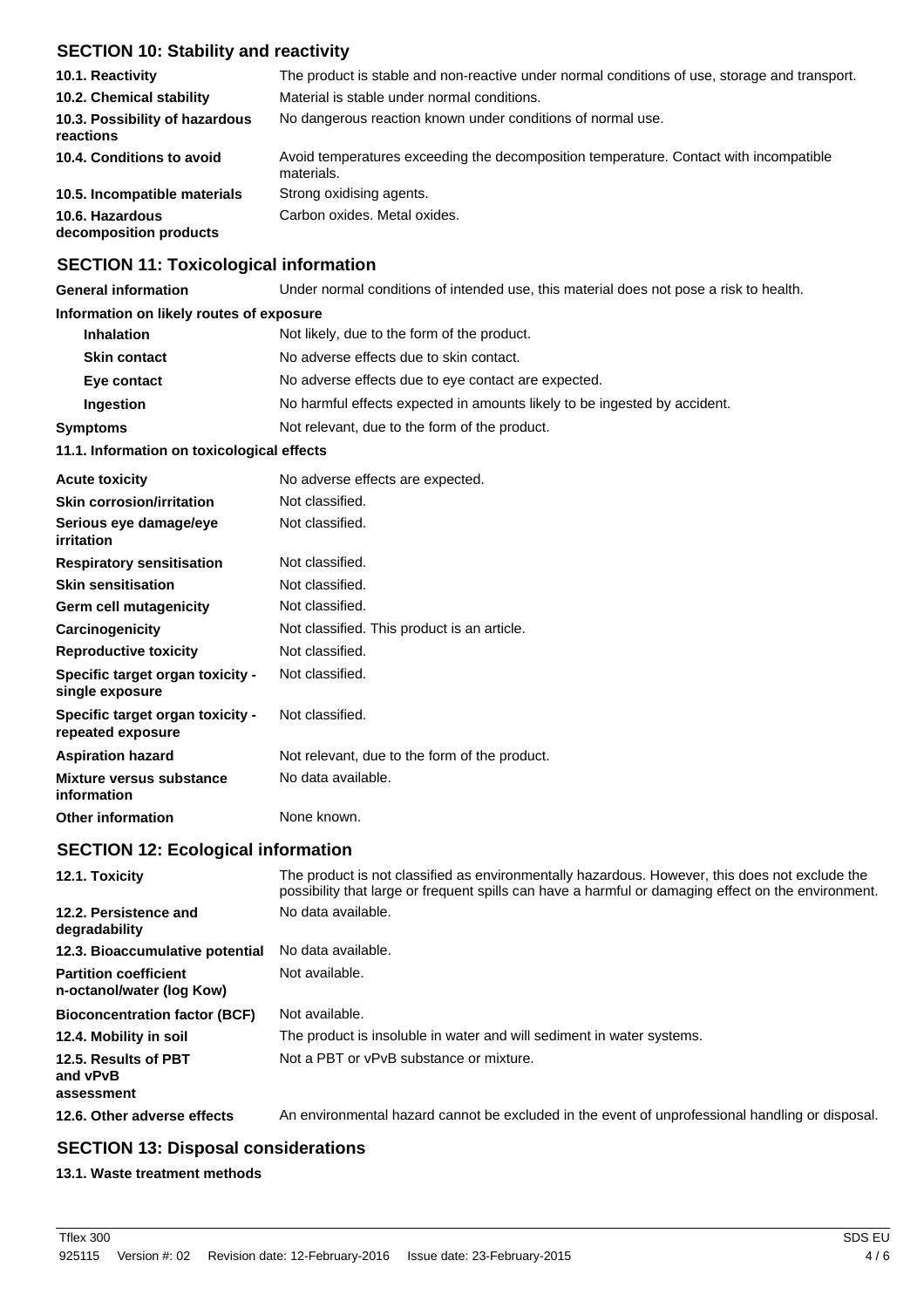| <b>Residual waste</b>        | Dispose of in accordance with local regulations. Empty containers or liners may retain some<br>product residues. This material and its container must be disposed of in a safe manner (see:<br>Disposal instructions). |
|------------------------------|------------------------------------------------------------------------------------------------------------------------------------------------------------------------------------------------------------------------|
| Contaminated packaging       | Since emptied containers may retain product residue, follow label warnings even after container is<br>emptied. Empty containers should be taken to an approved waste handling site for recycling or<br>disposal.       |
| EU waste code                | The Waste code should be assigned in discussion between the user, the producer and the waste<br>disposal company.                                                                                                      |
| Disposal methods/information | Collect and reclaim or dispose in sealed containers at licensed waste disposal site.                                                                                                                                   |
| <b>Special precautions</b>   | Dispose in accordance with all applicable regulations.                                                                                                                                                                 |

# **SECTION 14: Transport information**

#### **ADR**

Not regulated as dangerous goods.

#### **RID**

Not regulated as dangerous goods.

#### **ADN**

Not regulated as dangerous goods.

### **IATA**

Not regulated as dangerous goods.

#### **IMDG**

Not regulated as dangerous goods.

**14.7. Transport in bulk** Not applicable. **according to Annex II of Marpol**

# **and the IBC Code**

# **SECTION 15: Regulatory information**

**15.1. Safety, health and environmental regulations/legislation specific for the substance or mixture**

### **EU regulations**

**Regulation (EC) No. 1005/2009 on substances that deplete the ozone layer, Annex I and II, as amended** Not listed.

**Regulation (EC) No. 850/2004 On persistent organic pollutants, Annex I as amended** Not listed.

**Regulation (EC) No. 689/2008 concerning the export and import of dangerous chemicals, Annex I, part 1 as amended** Not listed.

**Regulation (EC) No. 689/2008 concerning the export and import of dangerous chemicals, Annex I, part 2 as amended** Not listed.

**Regulation (EC) No. 689/2008 concerning the export and import of dangerous chemicals, Annex I, part 3 as amended** Not listed.

**Regulation (EC) No. 689/2008 concerning the export and import of dangerous chemicals, Annex V as amended** Not listed.

**Regulation (EC) No. 166/2006 Annex II Pollutant Release and Transfer Registry, as amended** Not listed.

**Regulation (EC) No. 1907/2006, REACH Article 59(10) Candidate List as currently published by ECHA** Not listed.

### **Authorisations**

**Regulation (EC) No. 1907/2006, REACH Annex XIV Substances subject to authorization, as amended** Not listed.

### **Restrictions on use**

**Regulation (EC) No. 1907/2006, REACH Annex XVII Substances subject to restriction on marketing and use as amended** Not listed.

**Directive 2004/37/EC: on the protection of workers from the risks related to exposure to carcinogens and mutagens at work, as amended**

Not listed.

**Directive 92/85/EEC: on the safety and health of pregnant workers and workers who have recently given birth or are breastfeeding, as amended**

Not listed.

### **Other EU regulations**

**Directive 2012/18/EU on major accident hazards involving dangerous substances** Not listed.